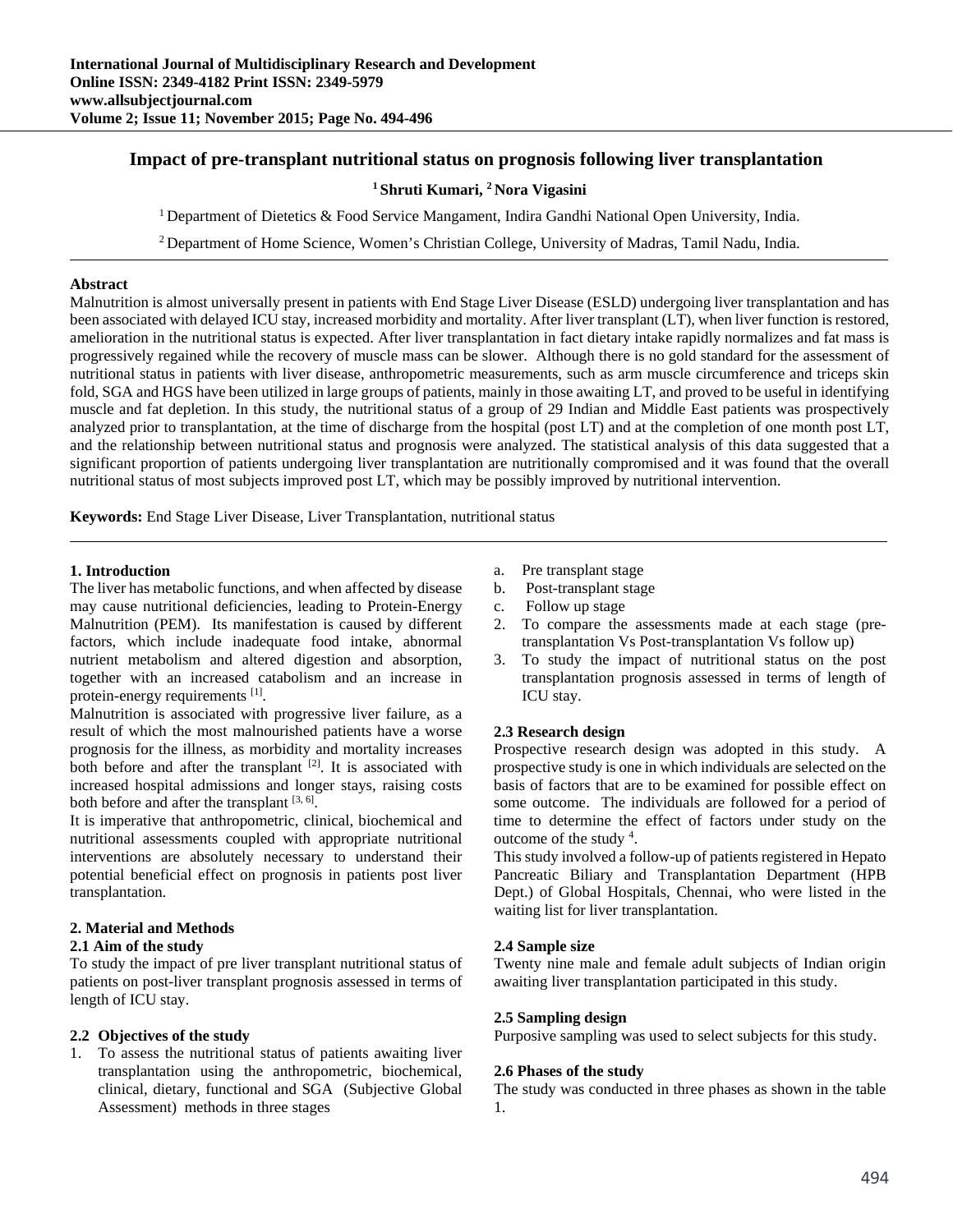| <b>Phase I</b>                                                                                                                                                                                                                                                                                                                                                 | <b>Phase II</b>                                                                                 | <b>Phase III</b>                                                                      |  |
|----------------------------------------------------------------------------------------------------------------------------------------------------------------------------------------------------------------------------------------------------------------------------------------------------------------------------------------------------------------|-------------------------------------------------------------------------------------------------|---------------------------------------------------------------------------------------|--|
| <b>Pre-transplant</b> (at the time of registration)                                                                                                                                                                                                                                                                                                            | Post-transplant (at the time of<br>discharge from hospital)                                     | Follow up (one month after transplantation)                                           |  |
| The following assessments were made:<br>Anthropometric – weight, Mid arm<br>circumference, Triceps Skin fold measurement.<br>Biochemical - Assessment of haemoglobin,<br>albumin and total protein<br>Clinical- MELD - the Model for End stage Liver<br>Disease<br>Dietary – food diary<br>Functional-hand grip strength.<br>SGA- Subjective Global Assessment | All assessments repeated at the<br>time of discharge.<br>The length of ICU stay was<br>recorded | All assessments were repeated after the<br>completion of one month of the transplant. |  |

## **3. Results**

## **3.1 Degree of malnourishment predicted using subjective global assessment (sga) prior to liver transplantation**

Subjective global assessment (SGA) is a technique that combines multiple elements of nutritional assessment to classify the severity of malnutrition<sup>5</sup>. These components are weight loss during the previous 6 months, changes in dietary intake, gastrointestinal symptoms, functional capacity, metabolic demands, signs of muscle wasting, and the presence of presacral or pedal edema. Based on this evaluation, patients in the present study were classified into three groups: well (A), moderately malnourished (B) and severely malnourished (C). According to SGA, malnutrition was present in nearly 80 per cent of the patients, and of these, 20 patients (male and female) were moderately and 8 (male and female) were severely malnourished.

## **3.2 Comparison of anthropometric assessments**

The weight, mid upper arm circumference and Triceps skin fold thickness was assessed at the pre-transplant stage, posttransplant stage and after a follow up period of one month.

The following three comparisons were also made to see if there was any improvement in these assessments after transplantation:

- 1. Pre-transplant Vs Post-transplant
- 2. Pre-transplant Vs follow up
- 3. Post-transplant Vs follow up

A significant decrease in weight was observed after transplantation which was the result of significant improvement in ascites post transplantation. The weight did not improve further during the one month follow up assessment. The mid arm circumference and the triceps skin fold thickness however Showed a statistically significant increase during the post transplantation and the follow up phase.

### **3.3 Comparison of biochemical assessments**

The hemoglobin, serum albumin and total protein levels which are direct indicators of an individual's nutritional status were assessed. The findings are tabulated in table 2

| <b>Biochemical Parameters</b> | <b>Stage</b>    | Mean  | <b>SD</b> | <b>Comparisons made</b>           | p value    |
|-------------------------------|-----------------|-------|-----------|-----------------------------------|------------|
| Haemoglobin $(g/dl)$          | Pre-transplant  | 10.31 | 1.58      | Pre-transplant Vs Post-transplant | $0.004***$ |
|                               | Post-transplant | 9.35  | 1.05      |                                   |            |
|                               |                 | 9.98  | 1.10      | Pre-transplant Vs follow up       | $0.249$ NS |
|                               | Follow up       |       |           | Post-transplant Vs follow up      | $0.000***$ |
| Albumin $(g/dl)$              | Pre-transplant  | 2.79  | 0.48      | Pre-transplant Vs Post-transplant | 0.399      |
|                               | Post-transplant | 2.69  | 0.48      |                                   | <b>NS</b>  |
|                               | Follow up       | 2.99  | 0.47      | Pre-transplant Vs follow up       | $0.092$ NS |
|                               |                 |       |           | Post-transplant Vs follow up      | $0.002***$ |
| Total Protein $(g/dl)$        | Pre-transplant  | 6.52  | 1.51      | Pre-transplant Vs Post-transplant | 0.007      |
|                               | Post-transplant | 5.58  | 0.86      |                                   |            |
|                               |                 | 5.79  | 0.86      | Pre-transplant Vs follow up       | 0.034      |
|                               | Follow up       |       |           | Post-transplant Vs follow up      | 0.137      |

**Table 2:** Comparison of Biochemical Assessments (Pre Transplantation Vs Post Transplantation Vs Follow Up)

There was a statistically significant decrease in the haemoglobin levels (g/dl) post transplantation. However, a statistically significant increase in the same parameter was observed during the follow up phase. The albumin levels (g/dl) also showed a statistically significant increase in the follow up period. A similar observation was made for total protein (g/dl) as well.

Albumin denotes the functional ability of the liver and improvement in its level post transplantation signifies a normally functioning liver with good synthetic function.

### **3.4 Comparison of functional assessment**

The handgrip strength is considered a simple and reliable method to evaluate muscle function in liver disorders and indirectly, the nutritional status in clinical setting. It is measured using the dynamometer.

Handgrip strength improved significantly at the time of discharge after liver transplantation but 1month after the transplantation, there was no statistically significant change. This might take a time period of 6 months to 1 year to improve.